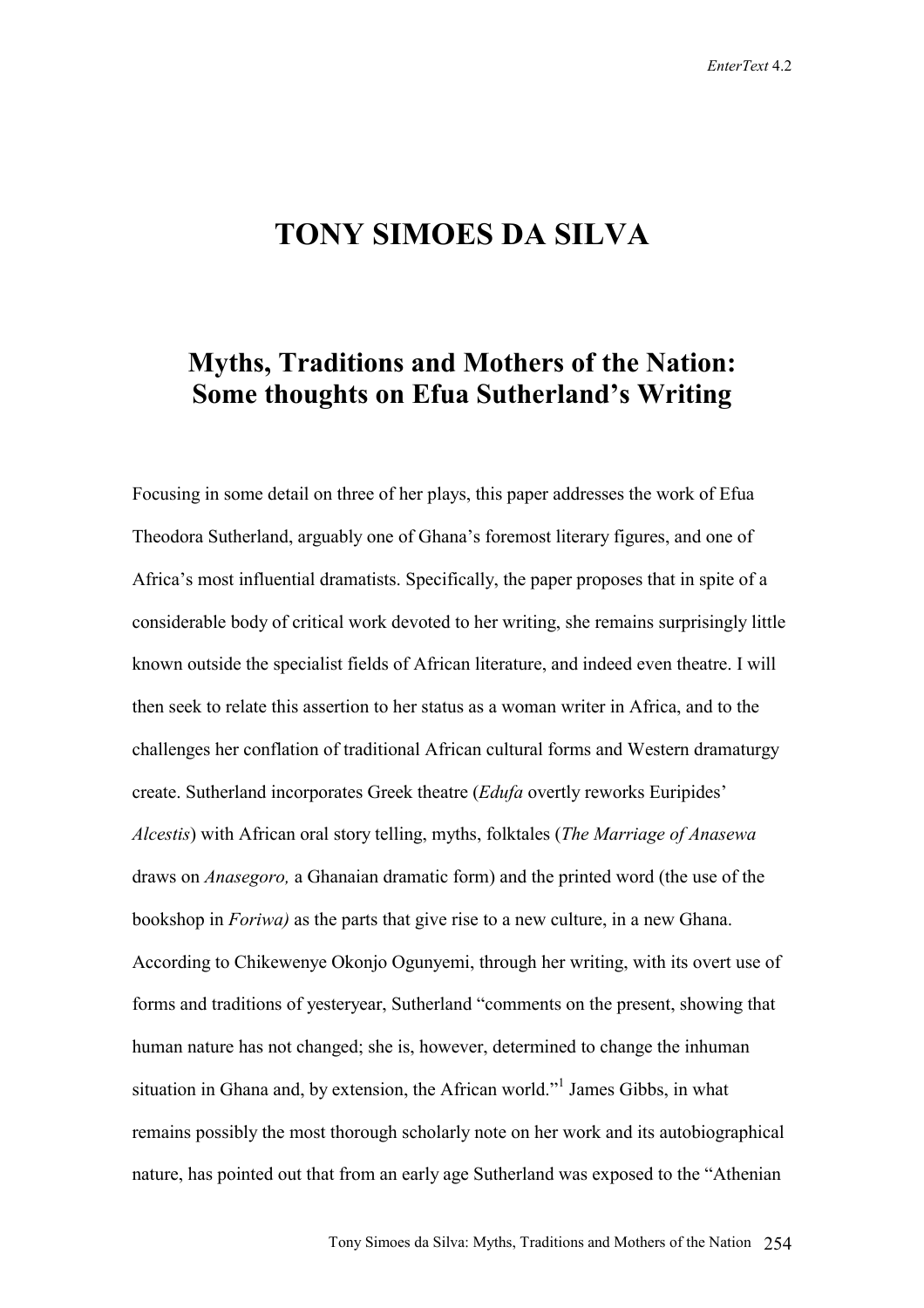tradition,"<sup>2</sup> as a student in missionary institutions. Gibbs highlights the interface in her upbringing between these influences and those of her daily life in the Ghana of the twentieth century. After her return to Ghana, she became involved in the creation of a "Writers' Society" (in 1957) which again thrived in "the mixture of cultures that had long flourished in towns near the coast, such as Cape Coast, Sekondi, and Takoradi."<sup>3</sup>

Drawing on some of the above I want to relate her status as an African writer to a broader place her work might take up in the wider context of contemporary world writing. I suggest thus that she articulates in her work a provocative fusion of African and Western dramatic forms and narrative strategies that may, in some sense, reflect a very personal dimension of her experience as an African woman writer educated at Homerton College in Cambridge at a time when the number of women gaining a higher education remained limited. Sutherland arrived in Cambridge in 1947, and after a two year diploma went to complete a further year at the School of Oriental and African Studies in London. She returned to Ghana in  $1950<sup>4</sup>$  Thus the paper pursues also the shifting nature of the criticism of her work, and the extent to which it hinges on both her gender and her condition as a Western educated Ghanaian. Ultimately, my discussion seeks to put forth some reasons for both the ambiguous reception her work continues to attract and the ambivalent status it enjoys.

A strong and charismatic figure, Sutherland could be said to remain one of the great literary enigmas in Ghanaian and African letters. Although not a prolific writer, her works created a considerable critical impression at the time of their publication, and strongly influenced the work of numerous other African playwrights. While the significance of her contribution to the creation of a culture of theatre production in postcolonial Ghana is today beginning to receive some recognition, by and large Sutherland continues to miss out on the acclaim bestowed on those of her compatriots whose own work might not have been possible without hers. Indeed, Anyidoho's fairly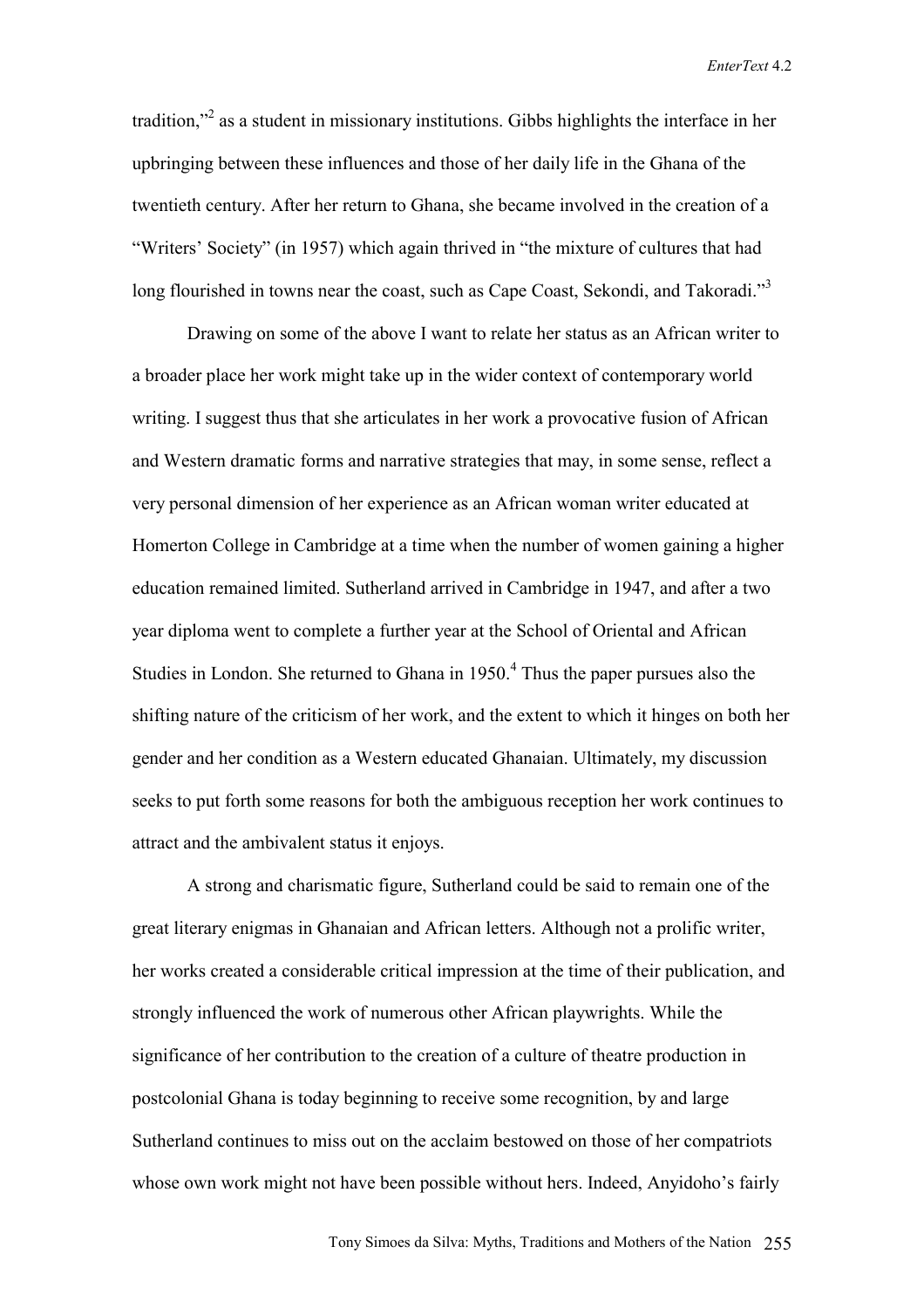recent collection of essays, *FonTomFrom: Contemporary Ghanaian, Literature, Theatre and Film*, offers an interesting case study. The collection devotes a number of essays to Sutherland's writing, and to an examination of her place as a writer in Africa, but the scope of those approaches remains surprisingly restrained. Anyidoho's remark, in the introduction to the collection, that her work has now been the focus of "due critical attention,"<sup>5</sup> certainly seems to overstate the point. In fact, what the essays suggest is that the main issue with Sutherland is perhaps not so much a lack of critical interest in Sutherland's work, as the restricted analytical approaches her writing tends to attract. In addition to Anyidoho's words noted above, James Gibbs (2000), Chikwenye Okonjo Ogunyemi (1992), Anne V. Adams (2000) and John K. Djisenu (2000) $<sup>6</sup>$  too have in</sup> recent years contributed to a re-evaluation of Sutherland's *oeuvre* as a whole. Furthermore, Sutherland's mark on the work of other Ghanaian writers such as Ama Ata Aidoo, Joe C. De Graft, and, indeed, Kofi Anyidoho himself, to mention but a few, now is widely acknowledged, not least by those authors themselves.

Clearly, then, it is wise not to overdo this dearth of critical attention on Sutherland's writing and work, not least because she is not alone here. To suggest that scholarly research on African women writers pales in comparison to the attention devoted to that of their male counterparts is not too far-fetched a proposition, especially when we consider the sheer weight of critical writing on a few authors, such as Achebe, Soyinka and Coetzee, for instance. Indeed, even more recent writers such as Buchi Emecheta, Ama Ata Aidoo, Nadine Gordimer and Bessie Head, who all have benefited from the much stronger reputation African writing has since gained, attract only a small fraction of the criticism devoted to male writers of the same period, and of similar stature. Florence Stratton's *Contemporary African Literature and the Politics of Gender*,<sup>7</sup> an influential study of African women's writing, more or less ignores Sutherland, despite an overt accent on gender in literature in Africa.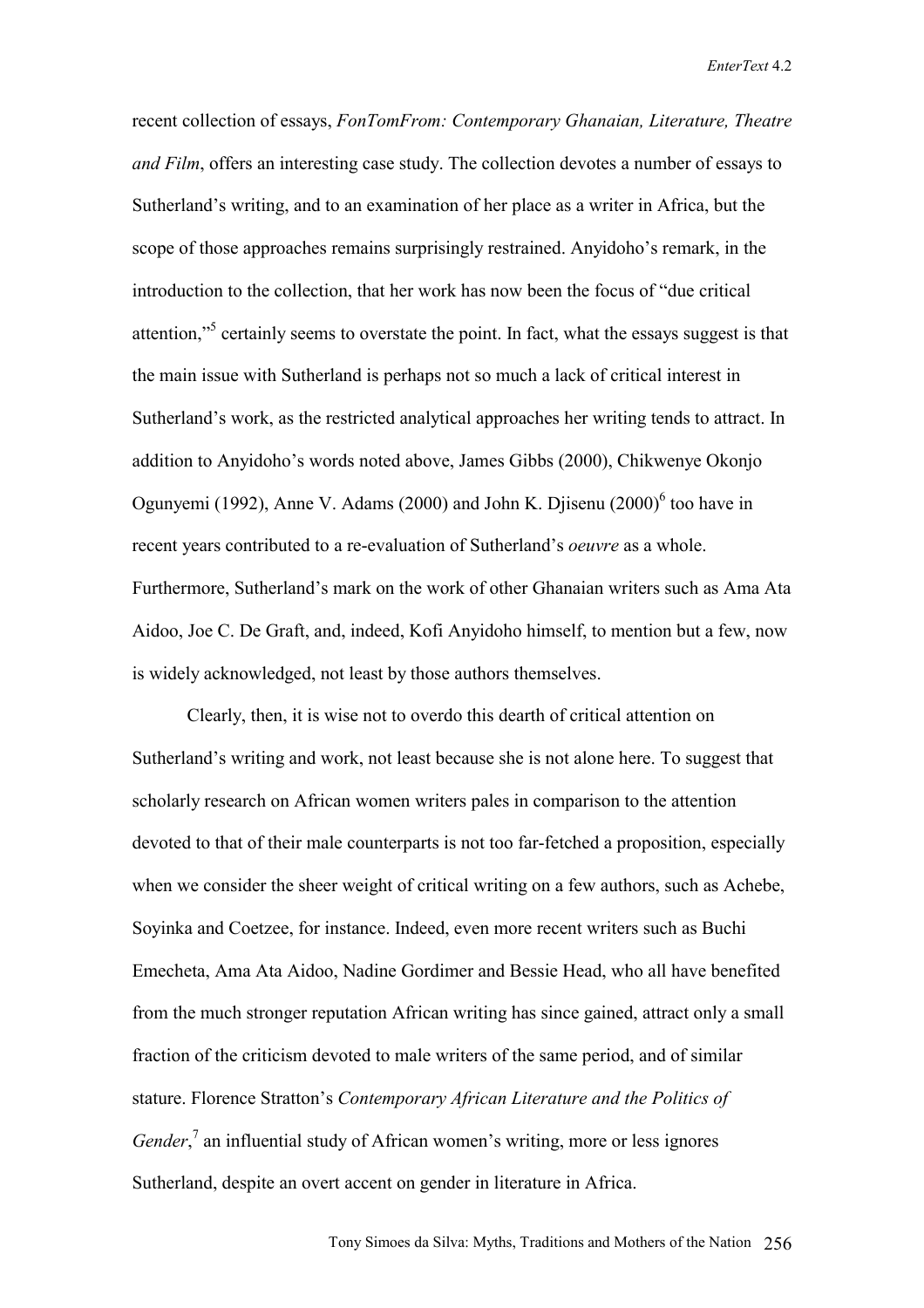What makes Sutherland's case particularly ironic, as noted earlier, is that in her lifetime Sutherland wrote, directed and produced some of the most innovative works for the theatre to have emerged in Africa. In the context of an increasing focus on transcultural critical and theoretical paradigms, moreover, Sutherland's revolutionary fusion of African and Western European dramatic forms would seem designed to entice the critical skills of postcolonial critics. To borrow Patrick Chabal's words, spoken in his assessment of Nigerian playwright Wole Soyinka, Sutherland's work is "at once utterly modern in the Western sense but also fundamentally African in both inspiration and artistic sensibility."<sup>8</sup> As I will show in this discussion, in her writing, and in her social and political activism, Sutherland brings together the contrasting, and very often conflicting worlds of pre- and post-colonial Africa in ways that truly reflect the notion of a cultural "contact zone" as proposed by Mary Louise Pratt.<sup>9</sup>

The difficulty with so much criticism of Sutherland's work is that it has privileged the Ghanaian nationalist dramaturge, and her unique place within the creation of a Ghanaian national culture largely as if she existed in a prelapsarian Africa and outside a gendered community. The prevailing view is that Sutherland was "essentially" African in her appeal to, and use of, local Ghanaian cultural traditions. The myth of the authentically African writer overlooks what in the plays is an obvious concern with transcultural dialogue, as Gibbs himself intimates. The fact that the issues she addressed could so clearly be seen to relate to a Ghanaian society in search of fixed nationalist points of reference meant that the broader meaning of her work was overlooked. The emphasis on Sutherland's work and its local(ised) context has in this sense served to stress the value and function of tradition and myth-making in the writer's contribution to a national(ist) culture; they have also worked to elide a raft of other ways in which the plays might be read, and in which the playwright's own place within Ghanaian and African letters may be considered. One might speculate here on the fact that most critics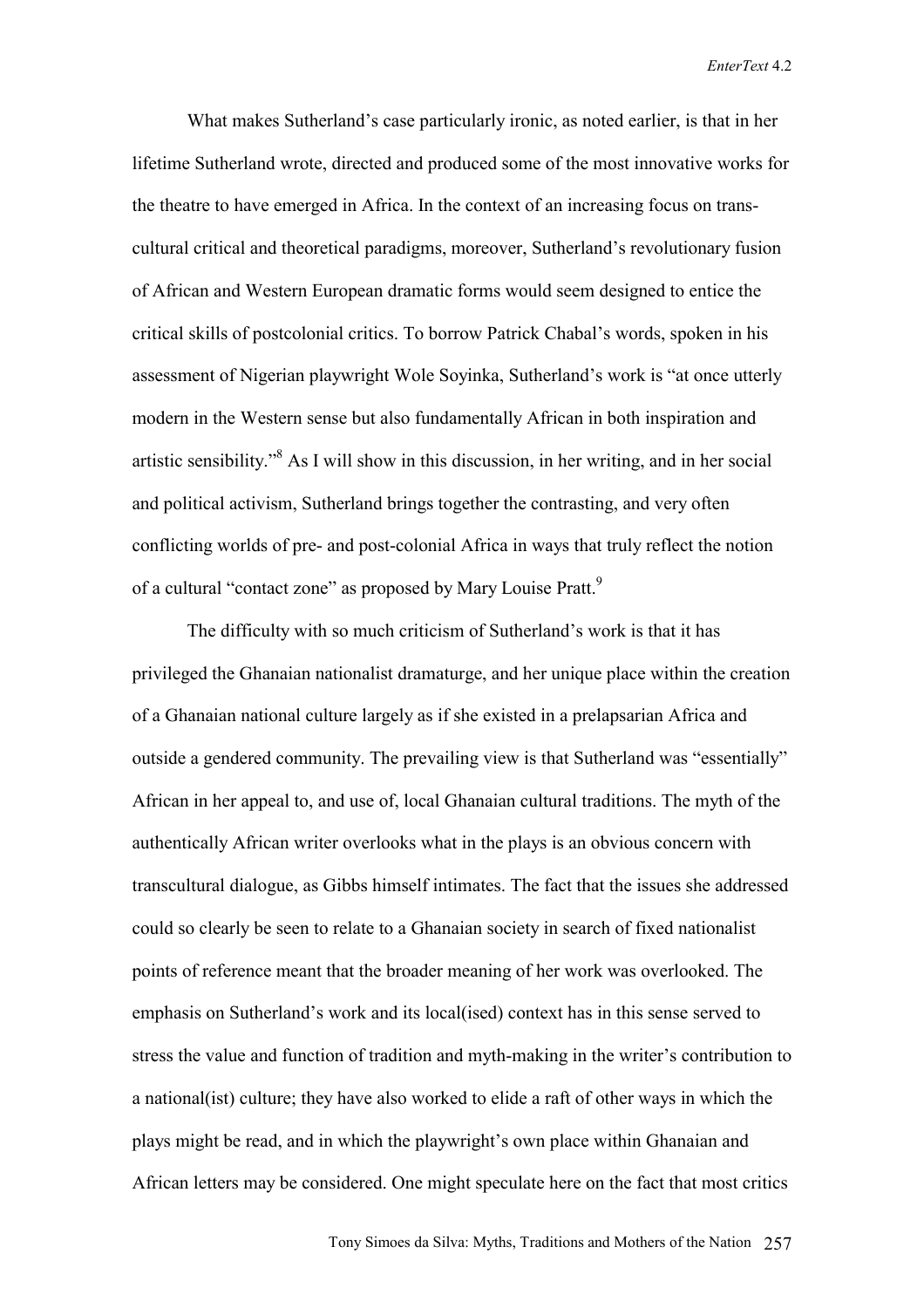of Sutherland's work tend to be male, a club I too now join. Thus, while I am conscious of the reductively essentialist risks inherent in my suggestion, it is significant that Anne V. Adams comes closest to producing one of the most original interpretations of Sutherland's work and of its historical and cultural contexts.

While I disagree with the way in which her reading of Sutherland's work struggles so enthusiastically to bring the texts' enormous complexity to a neat critical resolution, in "Revis(it)ing Ritual in Sutherland and Others" Adams provides some insightful and original remarks on aspects of Sutherland's writing practice. However, the focus on Sutherland "revis(it)ing of ritual," whilst an interesting take on the strategies the playwright adopts in her work, nevertheless fails to account fully for the works' ability to tap into local cultural traditions and their interaction with European cultural and political forms. One of the central aspects of any of her plays is the way in which they set out to comment on matters that were not exclusively African. As she puts it in a short Preface to *The Marriage of Anansewa* (1975), the play tells the story of "Everyman, artistically exaggerated and distorted to serve society as a medium for selfexamination."<sup>10</sup> My difficulty with Adams is that she seems determined to resolve the internal social, cultural and historical conflicts that Sutherland dwells on, and which the playwright herself seems to hesitate in closing off in ways that authenticate her work as that of an African playwright. She combines thus a sophisticated analytical approach with a somewhat simplistic critical practice.

I contend that criticism of Sutherland's work tends to underline the functional nature of her work, as a catalyst for profound changes in the Ghanaian cultural scene. As evidenced in Anyidoho's essay collection, there seems to be a template that the writer has to fit into, a rather narrow presupposition that Sutherland can only be concerned with salvaging the past rather than shaping the present. Anyidoho's view that Sutherland herself never entertained any ambition to be seen as a Ghanaian literary figurehead, an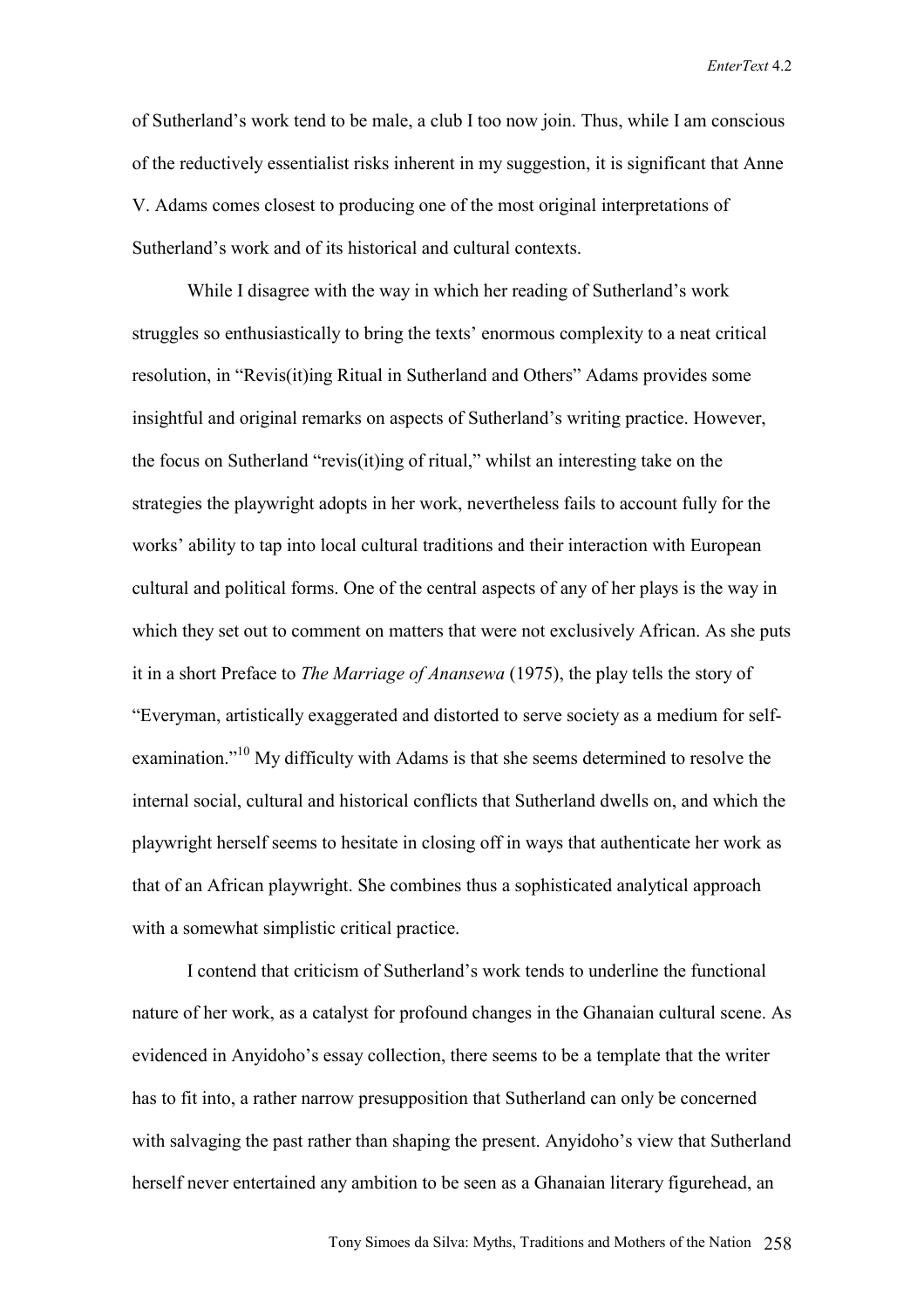issue reflected for him in her dedication to the development of a genuinely Ghanaian form of dramatic expression, seems in this sense a rather naive way of framing her. The founding by Sutherland of a theatre group in 1957, later to be absorbed into the University of Ghana as "The Drama Studio," together with her involvement with a number of street-theatre projects, may help explain this view, and have led to her reputation being hailed largely as a "behind the scenes" operator. In this sense she is, as Ogunyemi suggests quite persuasively in the entry in *Twentieth-century Caribbean and Black African Writers*, 11 not unlike the figure of the Queen Mother in *Foriwa*. Like the Queen in her play, Sutherland too is seen as someone to whom the needs of the community always seem to precede her own. Perversely, though, this "mother of the nation" reading might in effect be seen as the kind of critical approach that has effectively contributed to a limited recognition of the subversive potential of Sutherland's work, however unwittingly it does so. Hence my proposal that even a critic such as Adams, clearly attuned to some of the subtler aspects of Sutherland's work, finds herself questing for a degree of closure, a way of explaining the playwright's convoluted story lines. I wonder if the fact that Sutherland herself did not succumb to the trappings of fame in her lifetime might not more usefully be explained as a manifestation of the way in which she, as a Ghanaian woman writer, saw herself as a writer and a political activist in the newly independent nation. Rather than the meekly invisible actor Anyidoho imagines her to be, Sutherland's actions reflected the degree of agency that is so clearly articulated through her life history.

This is partly the point Lloyd Brown makes in an excellent study of Sutherland as an African writer, "The African Woman as Writer." In a reading of the play *Edufa*, and of the short story "New Life at Kyerefaso" Brown teases out the changing nature of Sutherland's position as a woman writer in Ghana. Indeed, somewhat surprisingly in view of the title of his essay, one of its objectives is to raise awareness of the tendency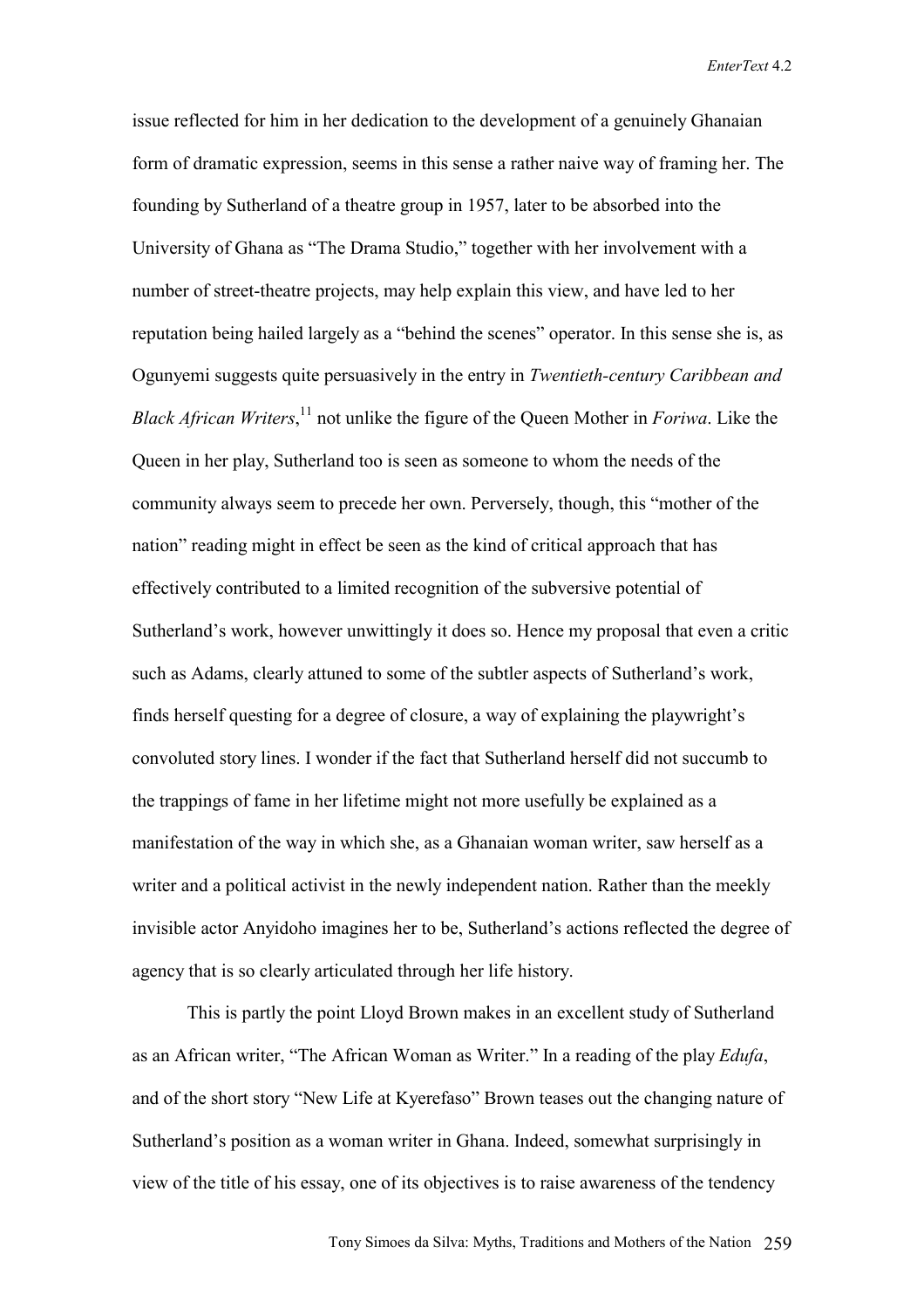to generalise that both critics and writers adopt when dealing with African writing. Drawing on both these texts, Brown proposes that, "On the whole, Efua Sutherland's work both raises questions about the woman as victim and suggests possibilities of new relationships in her society."12 Brown develops this view with a brief analysis of two other writers, the Nigerian Flora Nwapa and Sutherland's fellow Ghanaian, Ama Ata Aidoo. Specifically he suggests that what distinguishes Sutherland from the other two writers is a concern with what might be described as "an individualistic subjectivity." In other words, her heroines are lacking in devotion to their communities. As I believe this paper shows, this is a view that I think the plays disabuse.

 It is arguable that for Sutherland the artist is not actually an outsider to the society in which s/he operates but rather inextricable from it. A committed political and social activist, particularly in the field of mass education, her work reflected her profound dedication to the (re)making of contemporary Ghanaian culture. She explored in her plays also what are central issues for any postcolonial society—that is, both the task of recuperating the past and the need to look forward to a future that simultaneously rejects and reiterates the influences of the colonial encounter—but she did so without the rosetinted perspective that characterised her contemporary male writers. This is clearly evident in the tightly structured *Foriwa*, a text that I think sets out much of Sutherland's political and aesthetic project. *Foriwa* shows that while culture, tradition and ritual are inextricable from each other, the latter two matter only insofar as they retain the ability to provide a people with meaningful and reasonable parameters by which to live in community. Labaran's character, combining a fusion of local and foreign knowledge, is in many ways an even closer reflection of Sutherland's own experience than the Queen Mother. His commitment to change and progress is then a dimension of Sutherland, herself a Ghanaian woman educated abroad who chose to return to share her training and expertise with the community responsible for shaping her consciousness. *Foriwa*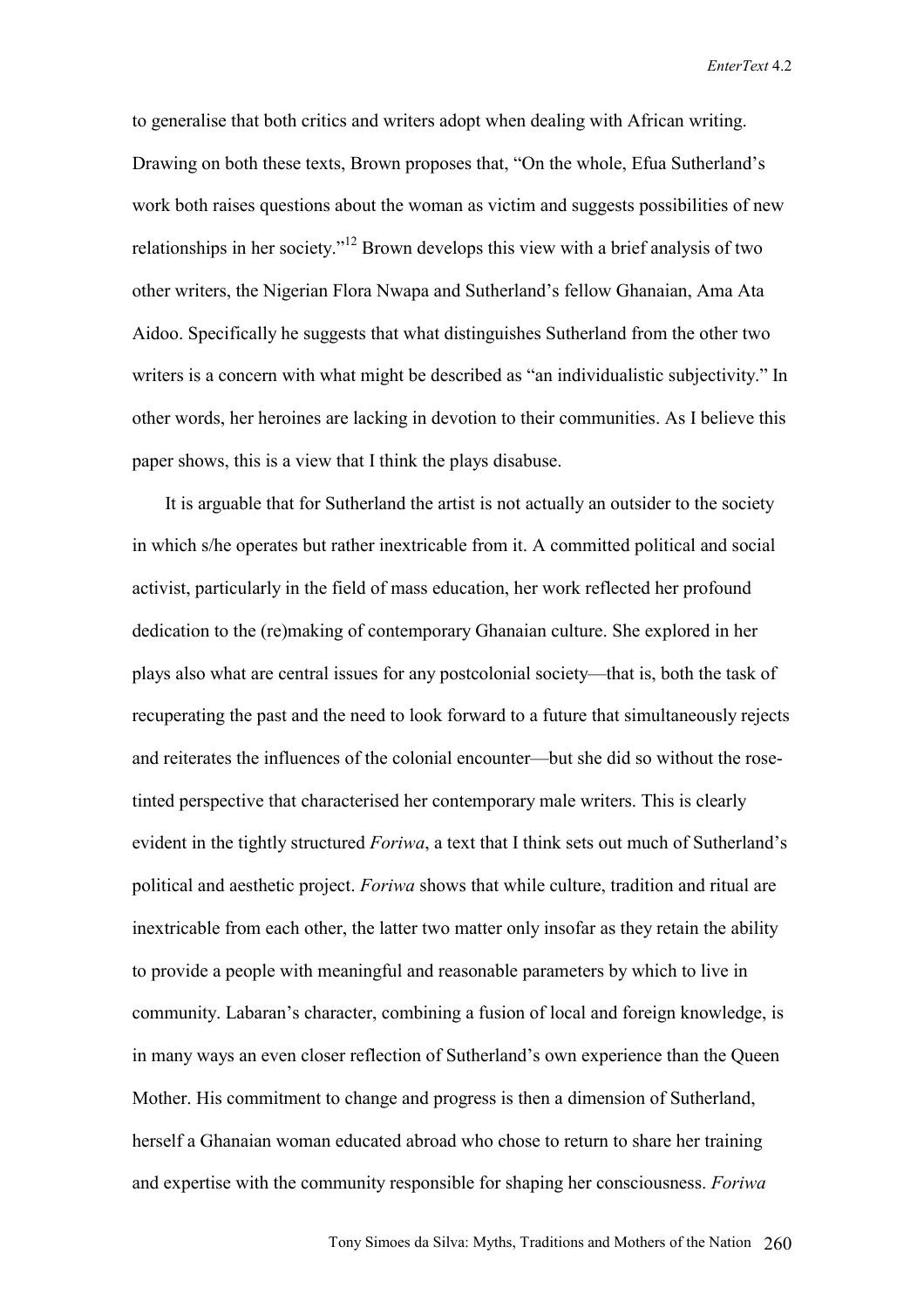explores a deepening of consciousness, as it were, insofar as Foriwa now begins to realise the importance of holding on to the past—to tradition and ritual—only to the extent that it, and they, have something to say about the present, and the future.

 One of the most provocative levels of the play, and one that I believe has not been properly explored, is thus the critical reflection it casts on tradition. For her, culture is a "living thing" in the sense that in her plays she re/presents the lived experiences of the people as the source of their own interaction with the world. It is not static, and thus it cannot be excavated, albeit through the work of imagination, in the manner advocated by what might be termed an earlier "phase" of postcolonial African writers. As the Queen Mother remarks in *Foriwa* (1967), "custom was the fruit they picked from the living branches of life."13 Sutherland's stance resonates in this play, but also in *Edufa* and *The Marriage of Anansewa* with the view of nation and culture explored by both Frantz Fanon in "Notes on a National Culture" (1961), and by Amílcar Cabral (1969).<sup>14</sup> Furthermore, it conveys their endorsement of a culture that combines the best of a multitude of cultural myths and traditions. Indeed, when Gay Willentz describes Sutherland's work as "working towards the resolution of cultural conflicts by utilizing orature and literature as vehicles and for the revitilising *rural* communities,"15 I suspect that the emphasis is again on a romanticised view of what constitutes African society, and one that Sutherland herself does much to critique and unravel.

 As an artist, she sees her role as no different from that of the manual worker tilling the fields, and through her dramaturgy Sutherland situates herself at the heart of a newly emerging culture. In the words of Labaran, in *Foriwa*, "a university degree is a devil of a thing if all it gives a man, is a passport to a life of respectability. I couldn't permit myself to get caught in that."<sup>16</sup> His views reflect those of the Queen Mother, who remarks at one stage: "I choose to stay. I'm rooted here. I agreed to be mounted like a gorgeous sacrifice to tradition."17 If we recall Ogunyemi, this posture is emblematic of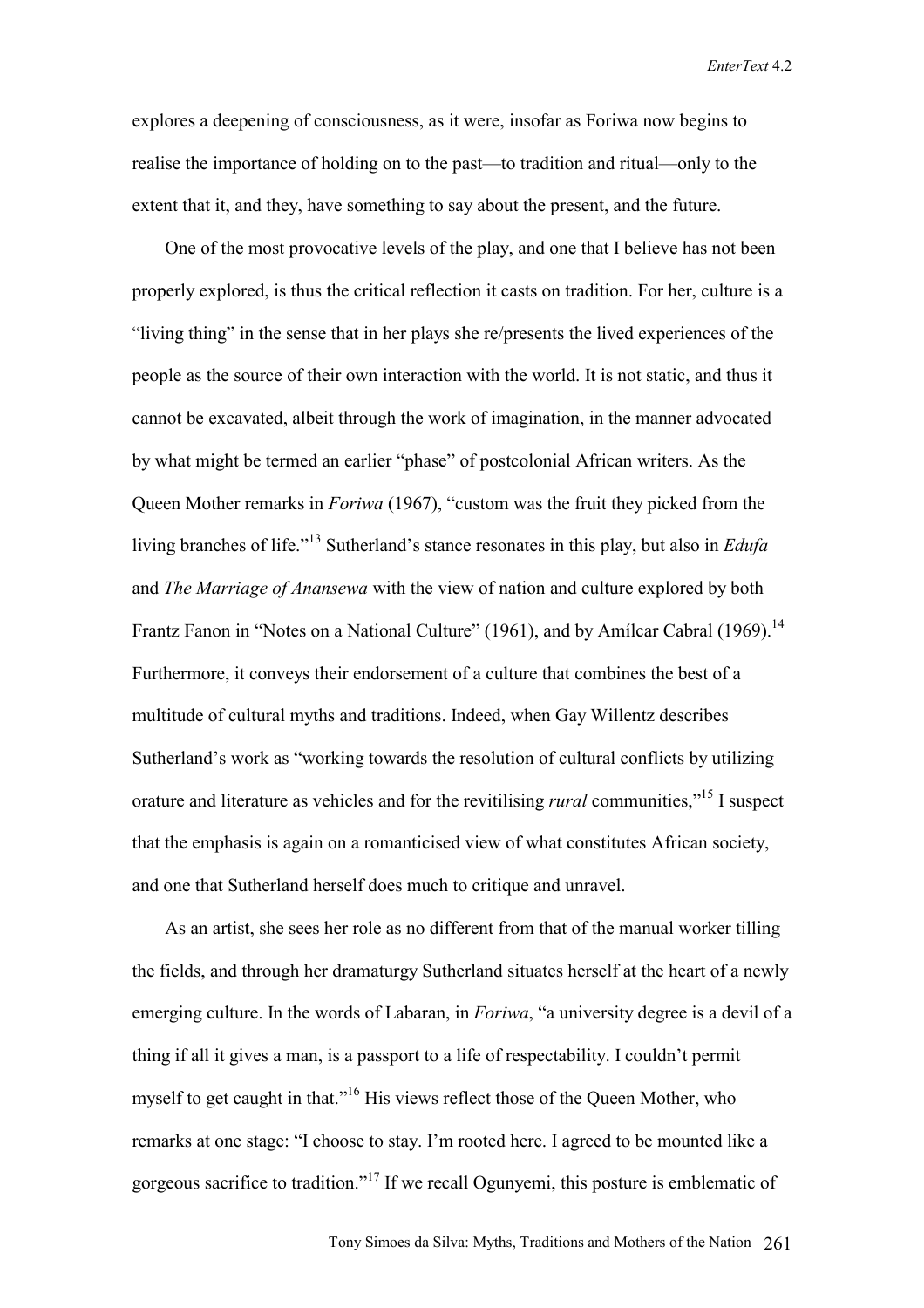the author's own unique relationship with the place of her birth. In the play the Queen Mother has the option of agreeing to the demands of the likes of Sintim, thus accepting to be "destooled," but she knows that staying on is central to her ability to effect real change.<sup>18</sup> At the conclusion of the play, it is Sintim who comes to accept that negotiation, compromise and dialogue will lead to a stronger community. Sutherland's relationship to her art resonates with Chinua Achebe's comments on the unique demands that a post-colonial context impose on the creative artist. As he puts it in "The Novelist as Teacher" (1965), "I would be quite satisfied if my novels (especially the ones I set in the past) did no more than teach my readers that their past—with all its imperfections—was not one long night of savagery from which the first Europeans acting on God's behalf delivered them."<sup>19</sup>

 Ogunyemi's view that through her plays Sutherland seeks to change African society nevertheless overlooks the level at which the plays signify beyond national borders. As Gibbs rightly asserts, it is possible to read and make sense of *Edufa* without necessarily knowing about its connection to Euripides' work. The focus on broad themes, and the development of characters that, as she puts it in the short Preface to *The Marriage of Anansewa,* are to be read as conveying universal significance,<sup>20</sup> endow the plays with what I suggest is a "worldly subjectivity," rather than a simply or specifically Ghanaian one. Labaran's strength, and his influential function in the play are the result of his very mixed identity, a hybrid of the local and the foreign. As an agent of change, Labaran functions in the play, and in the village, as the force that re-energises by combining it with tools acquired elsewhere; in contrast, it is the elder Sintim, in his eyes the genuine guardian of local culture because he has never travelled outside the community, whom the play depicts as unable to understand the dimension of tradition in the creation and sustenance of a strong culture.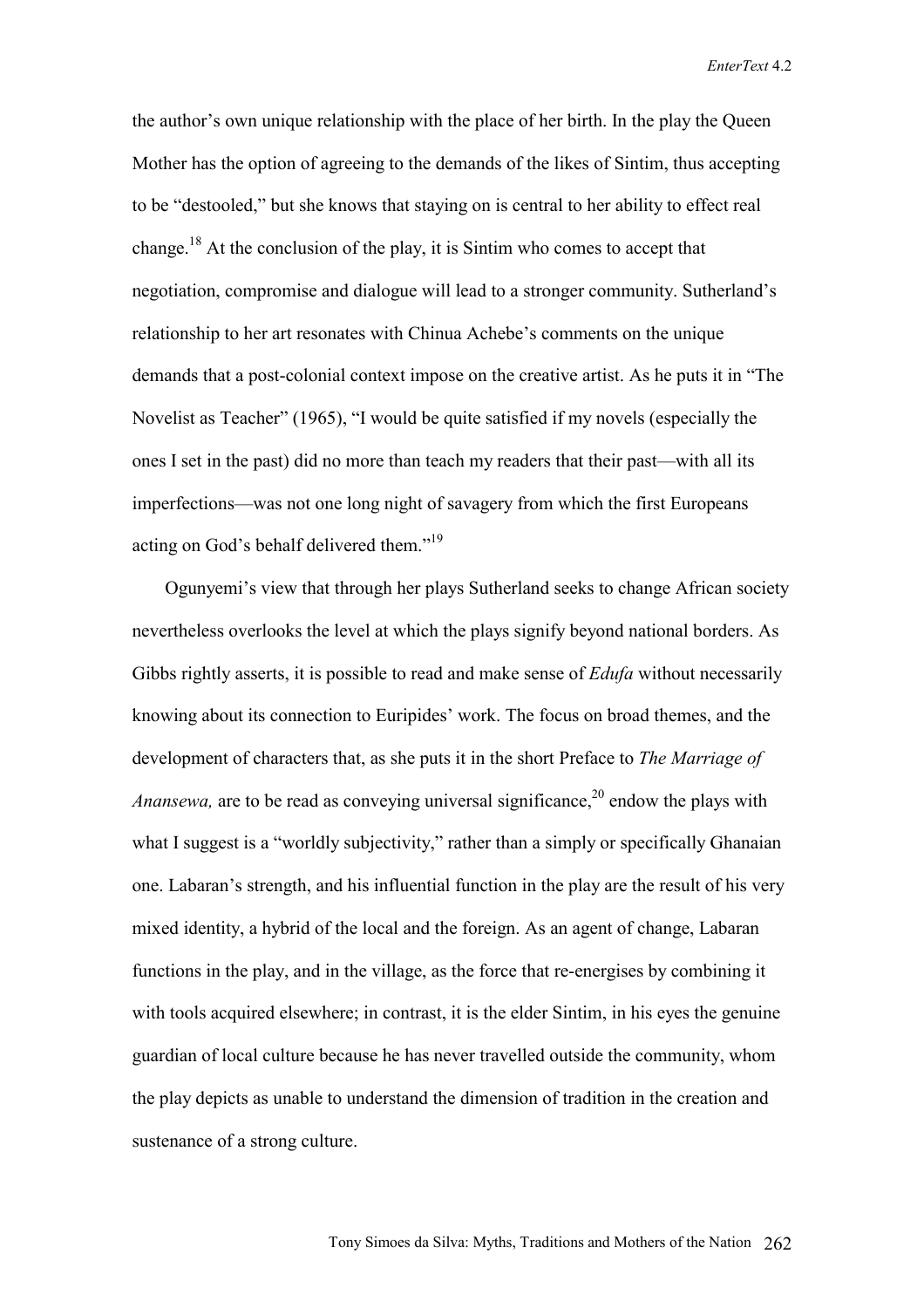Sutherland is not opposed to local traditions, myths or folktales, or ashamed of them, but advocates a resignification of how they mean and function in a postcolonial society. This is perhaps best reflected in the fact that the Queen Mother reveals a desire that her own daughter should escape the fate she herself has had to endure, at least as conceived by the likes of Sintim. The move away from the village represents in part a shift away from the constraining ways of a local tradition. That at the time she voices both these opinions the Queen Mother is anticipating difficult conflicts with her own people, however, endows her words with a more complex and powerful layer of ambiguities. In other words, the Queen Mother's trepidation at allowing her daughter to go through what she herself has experienced must be placed within the context of an uncomfortable situation, and one in which she knows her condition as woman, if one on the seat of power, will inevitably work against her. Hence, as he begins a campaign to undermine her authority, and ultimately to oust her altogether, the elder Sintim comments: "How, when there are cocks here, should a hen be allowed to strut around in this manner, without getting her head pecked?"<sup>21</sup> This is an aspect that I think deserves greater attention, much as I am conscious that it is simplistic to see Sutherland as a staunch feminist in contemporary terms.

 Although we might agree that *Foriwa* articulates it in more extreme terms, one should note that in all of her works Sutherland puts forth an overtly egalitarian politics of gender. What to Brown appears as a weakness in *Edufa*—an ambivalence about her position in relation to, and about women's place in, postcolonial Ghanaian society might be read as pivotal to Sutherland's political stance. Rather than a limitation, it speaks the recognition of the constraining discursive structures within which she lives and writes. Sutherland shows a fine appreciation of the place of women in her Ghanaian society, and—at the risk of universalising the local in ways that recent trends in critical theories of difference warn against—in most societies modelled on a patriarchal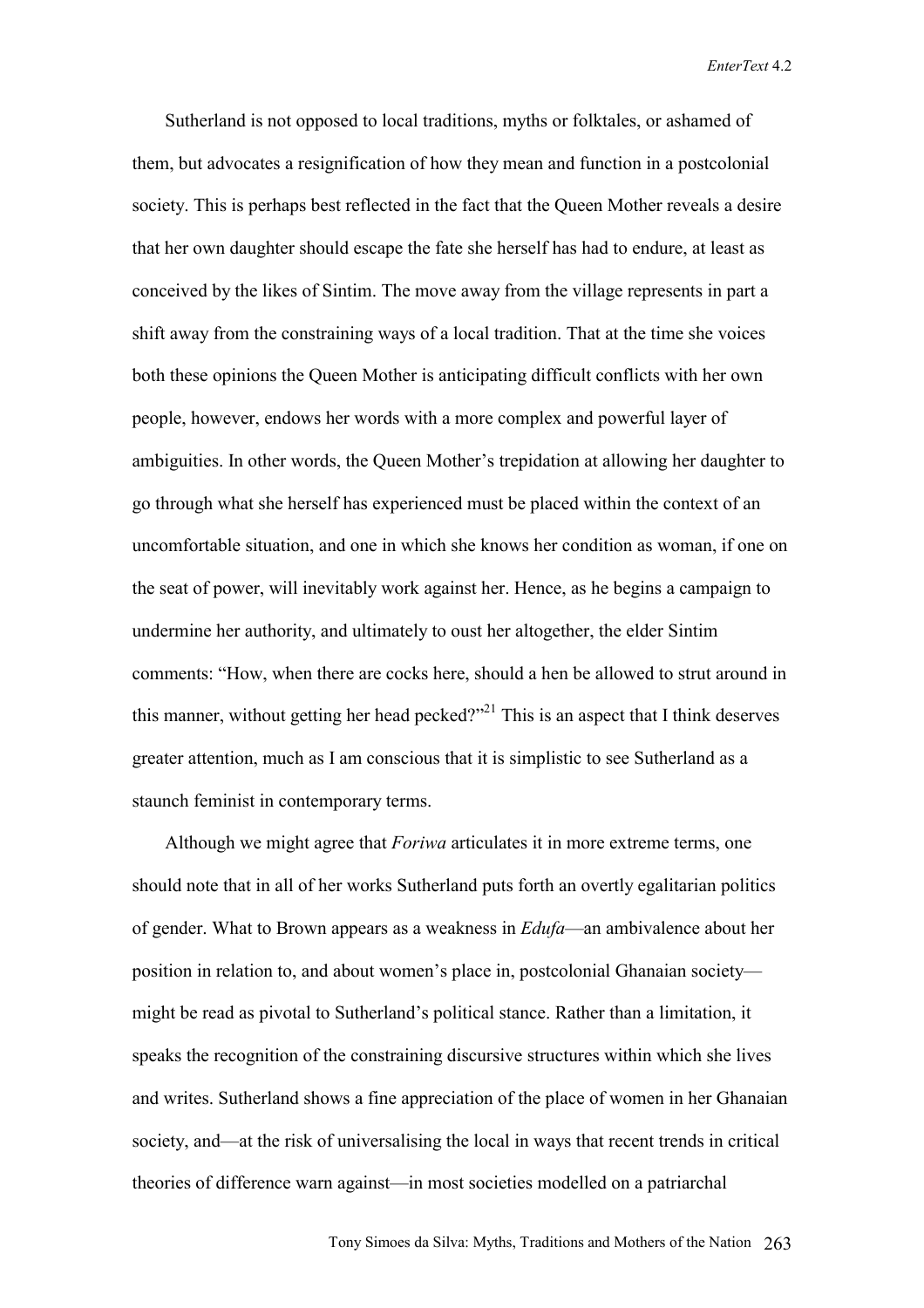paradigm more generally. In a move that anticipates much of the heat surrounding discussions of feminism in Africa, she does so without appealing to Manichean structures of pre- and post-colonial times. In this society colonialism is but one aspect of a complex set of cultural, political and historical relationships within which the writer exists. To this effect her work is much more subversive than if it were to "write back to" or "against" a colonial presence, since the task of change and remaking, that her works suggest is central to modern Ghanaian society, becomes solely the responsibility of all Ghanaians. Patriarchal discourses after all are not the property of any one race or state, as the work of writers as diverse as Buchi Emecheta, Virginia Woolf, Sashi Deshpande and Rigoberta Manchú make clear. In *Anansewa* the flaws in Ananse's character are as much the product of his hubristic pride as they are a critique of a tradition in which women are "marketed" around for the benefit of family, community or ethnic group.<sup>22</sup>

 The Queen's shift away from the village and the responsibilities her role in its social systems entail, constitutes thus less a rejection of local values than the articulation of the need for a new tradition, a tradition whose values reflect the concerns of a rapidly changing society. It is precisely this aspect that I think Anne V. Adams' suggestive proposition, that in Sutherland's work we witness a revising and a revisiting of ritual, fails to take into account. As I have noted, Adams seems much too concerned with neatly resolving Sutherland's obvious unease with the masculinist, indeed patriarchal, nature of many Ghanaian rituals and tradition, when she reads the plays as *primarily* engaged in a revalorisation of local cultural traditions. For the problem—or at least the tricky itch—with tradition is that it is never natural, never innate in any society. "Tradition," in whatever sense one might opt to read it, is no more synonymous with African societies than modernity, in its various guises, is interchangeable with Europe. The difficulty a writer such as Sutherland poses to African and postcolonial critics relates to her refusal to be simply—simplistically? —Ghanaian, or African. More recent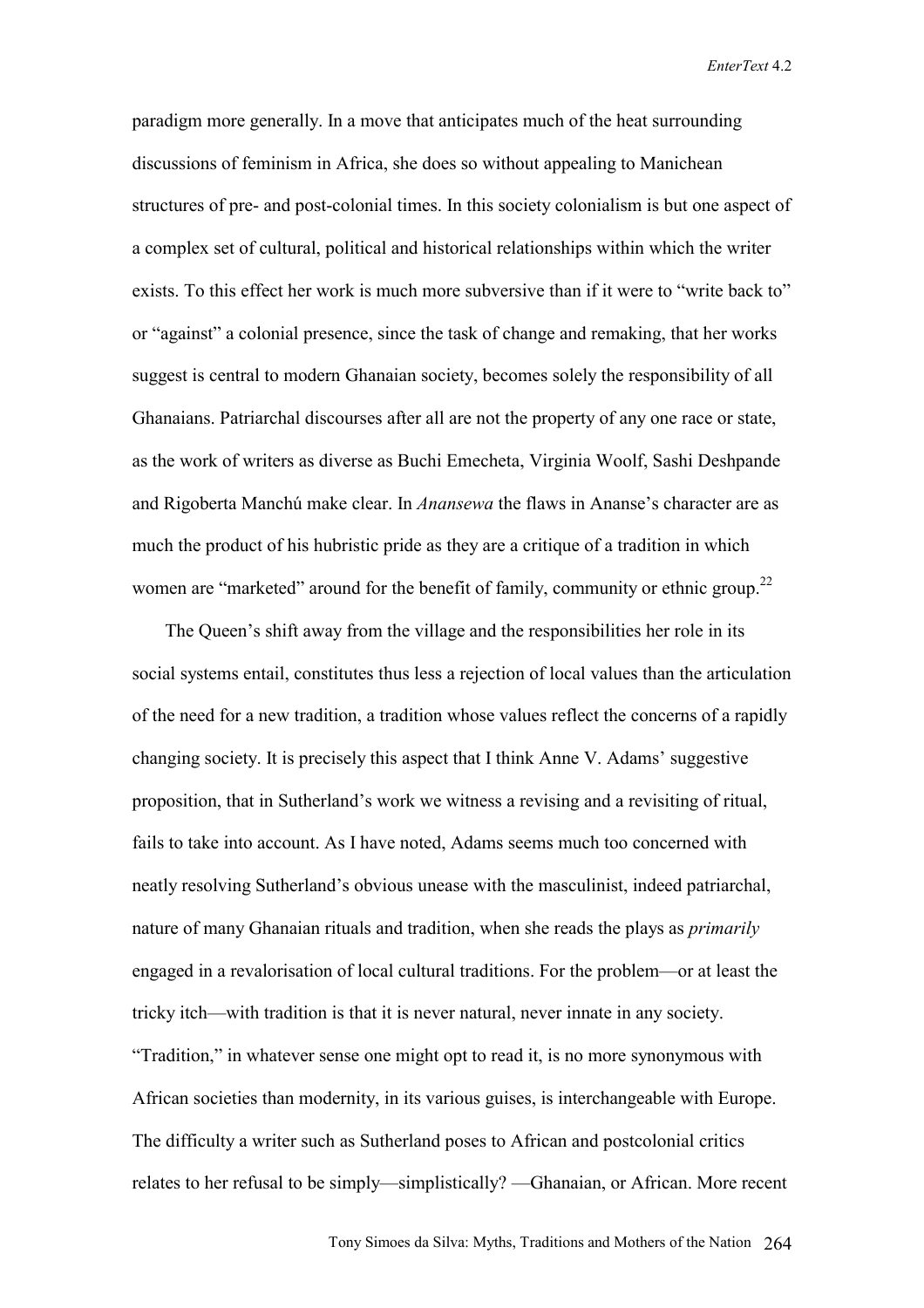writers such as the Mozambican Paulina Chiziane and the Zimbabwean Yvonne Vera have tended to attract criticism similarly preoccupied with their ability to perform to and conform with a social function, rather than with an artistic vision that might in effect be in conflict with the collective vision.

 I want to stay with this focus on gender relations as a central part of Sutherland's work a little longer, and to stress that it is impossible to subsume it within the author's equally obvious allegiance to Ghanaian cultural identity; I am not suggesting that it is the only issue in her work. Rather, I want to propose that while generally not much attention is paid to her own condition as woman, Sutherland's continued low profile, both in her life-time and since her death in 1996, may be best explained precisely in terms of it. However influential her work on Ghanaian drama, and her truly remarkable contribution to the creation of conditions conducive to a genuinely Ghanaian dramaturgy, Sutherland also had to struggle with a system of power in which she, as a woman, necessarily occupied a position of subalternity. Critics such as Kumari Jayawardena, Dale Spender and Carolyn Cooper<sup>23</sup> have stressed time and again, writing about and in different cultural conditions, that nationalist politics have been by nature and definition masculinist, and in that sense inclined to silence concerns with gender. The exaggerated emphasis on Sutherland's Ghanaian roots that I have suggested characterises much critical engagement with her work appears to seek to contain the works' complex political messages. There is an unsettling emphasis on Sutherland as some kind of "salt of the earth" voice, immune to foreign influences, when her ability to look outwards is exactly what highlights the power of the local. At the risk of overstating the link, I want to highlight how writers of Sutherland's generation were exposed to an education that could not but have made them conversant with Western cultural ideas. Add to that the already noted reticence among African and Africanist critics to engage with feminism as an ideology or critical framework, and it becomes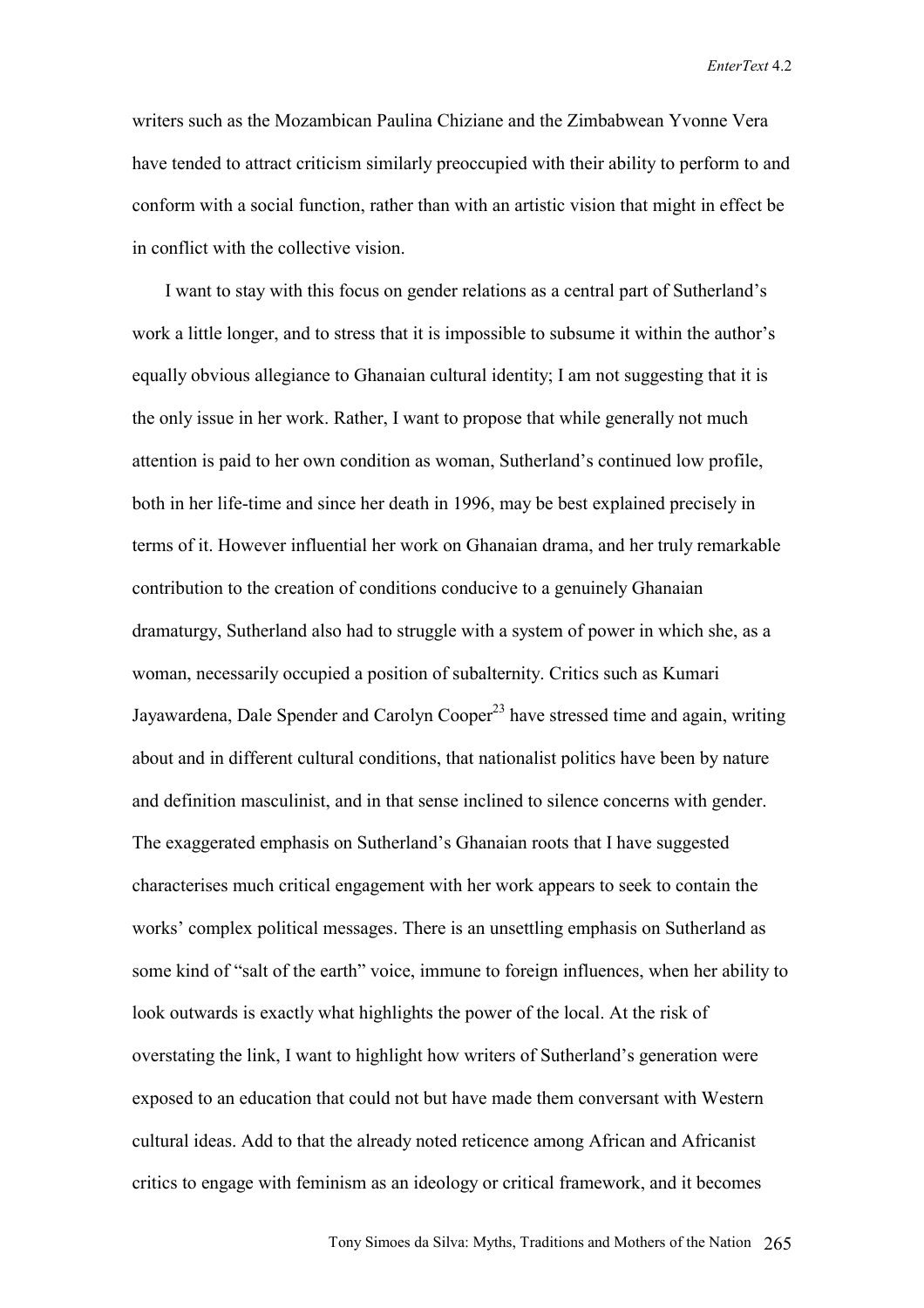clearer why Sutherland remains so easily seen as somehow a benign Mother of the Nation, policing rather than creating the discourses within which she exists.

 Readings of Sutherland's work that tend to emphasise both the form of her work and her role within the literary and political spheres in contemporary Ghana, come very close to adopting a similarly reductive approach. For there can be no doubt that if Sutherland is partly revisiting a Ghanaian cultural tradition, she is also very consciously re-situating women within their *indigenous* society and tradition. Moreover, she does this not so much against a colonial model of gender relations, that is one in which women occupied "naturally" a position of subservience to both the colonial and the African male, but by exploring precisely the role of women within the setting of traditional African societies. In sum, if blame there is, it resides largely with an indigenous power structure in which the role accorded women is dependent on their cultural selves, whereas that of men derives essentially from their biology. In the society she depicts in her plays women are hailed into being largely as a result of their beauty and grace, thus of their ability to capture the attention of marriageable men through their charms. This contrast is most obvious in *The Marriage of Anansewa*, where, despite ultimately remaining in control insofar as she holds the thread of her father's web, Anansewa is seen always as the object of male-dominated discourses. A similar comment could be made in relation to Edufa's wife in the play of that title, or to Foriwa in the eponymous work. Sutherland's understated irony—of language, plot and characterisation—conveys what is arguably an authorial stance in the best sense of the notion. The following quotation, from *Foriwa*, illustrates this point:

*Queen Mother:* Every woman's lot is marriage. *Foriwa:* So they say, rushing in.<sup>24</sup>

Here, as in much of Sutherland's work, women are depicted as trapped between the desire for freedom, on the one hand, and the obligations of their condition as women as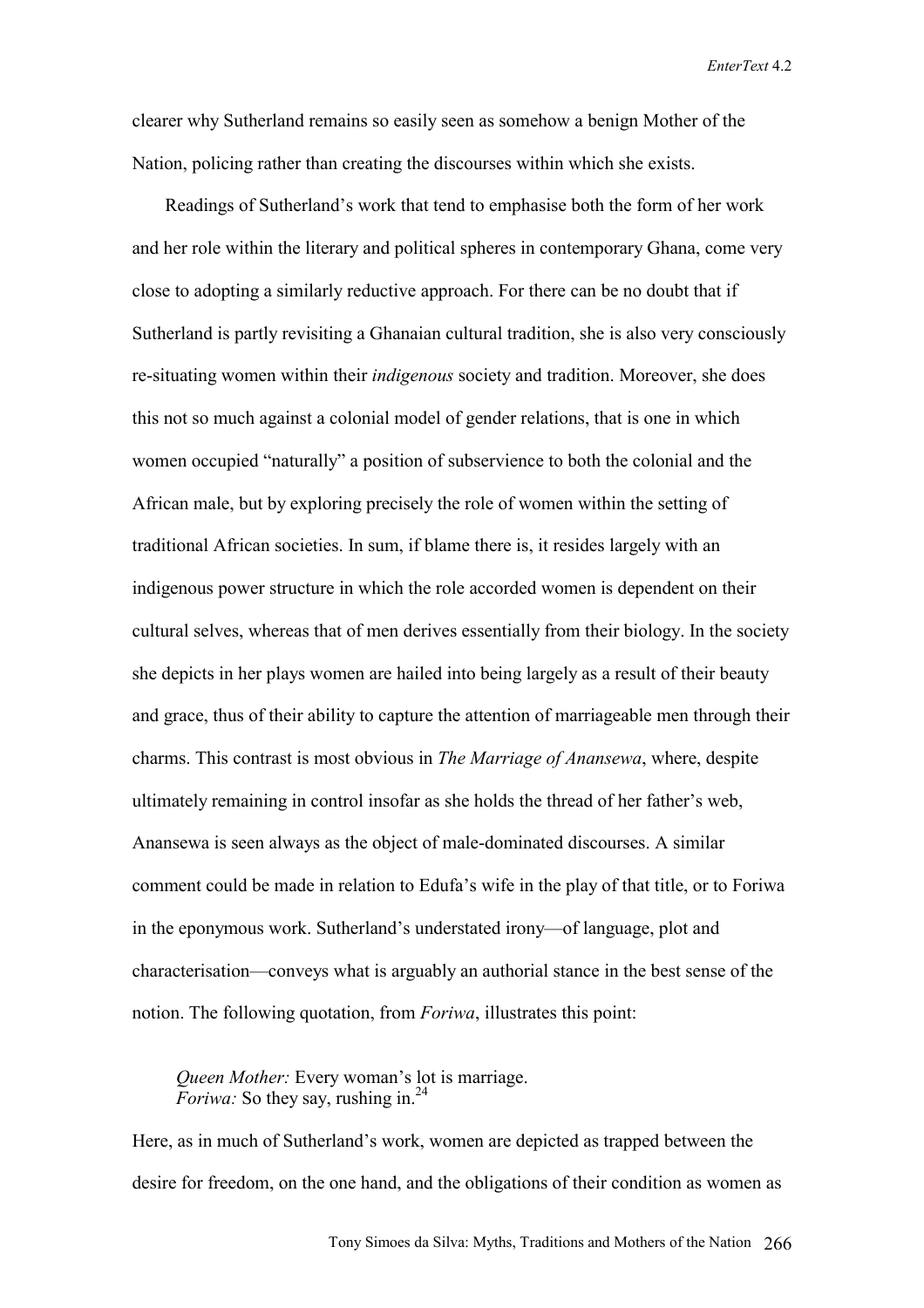cultural—traditional—constructs. Though Foriwa's words contain a rather pointed irony, the fact that she, too, ultimately succumbs to Labaran's charms may somehow appear to undermine the clarity of her views. That Labaran is both an outsider and an agent of change within what is depicted as a rather static, indeed, sterile community, however, means that Foriwa's decision must be seen as a considered "taking sides" with the future. According to Ogunyemi, the relationship represents a "desired fusion of different parts of Ghana—Hausa and Akan, North and South—for the building of the nation.<sup>725</sup> Much as I agree with his interpretation, it is also a rather conventional way of situating postcolonial writing in a nation-building context that very closely resembles Jameson's sweeping, if provocative, generalisation that "all third-world texts are necessarily ... allegorical… they are to be read as what I call *national allegories*…."26 Foriwa, it is worth recalling, has previously moved away from the village, and now lives in the city. As such she has stepped outside the mould of power relations to which her mother subscribes, by pursuing non-traditional knowledge. For she knows that while her mother is now the Queen, her hold on power is not only precarious, but in fact "simulated." As a woman, and as Sintim's words make clear, the Queen Mother cannot but be a surrogate power holder for a system of power relations within which she herself is but a pawn. The ideological model of gender relations that Sintim invokes is one that the Queen Mother herself is absolutely in no doubt she serves, and of which she is a subject.

 Sutherland's women demonstrate an ability both to perceive the limitations imposed by societal constructs of their gender, and to negotiate the way this is to be endured. In other words, in Sutherland women are *naturally* the agents of change,  $27$  not as a result of acquired education, as is the case with Labaran, the idealistic young Hausa man in *Foriwa*, but rather because of their awareness of the "constructedness of culture and tradition," and more specifically, of the category of "woman" within those categories. When, in *Foriwa*, the Queen Mother speaks of a "tradition of the future,"<sup>28</sup>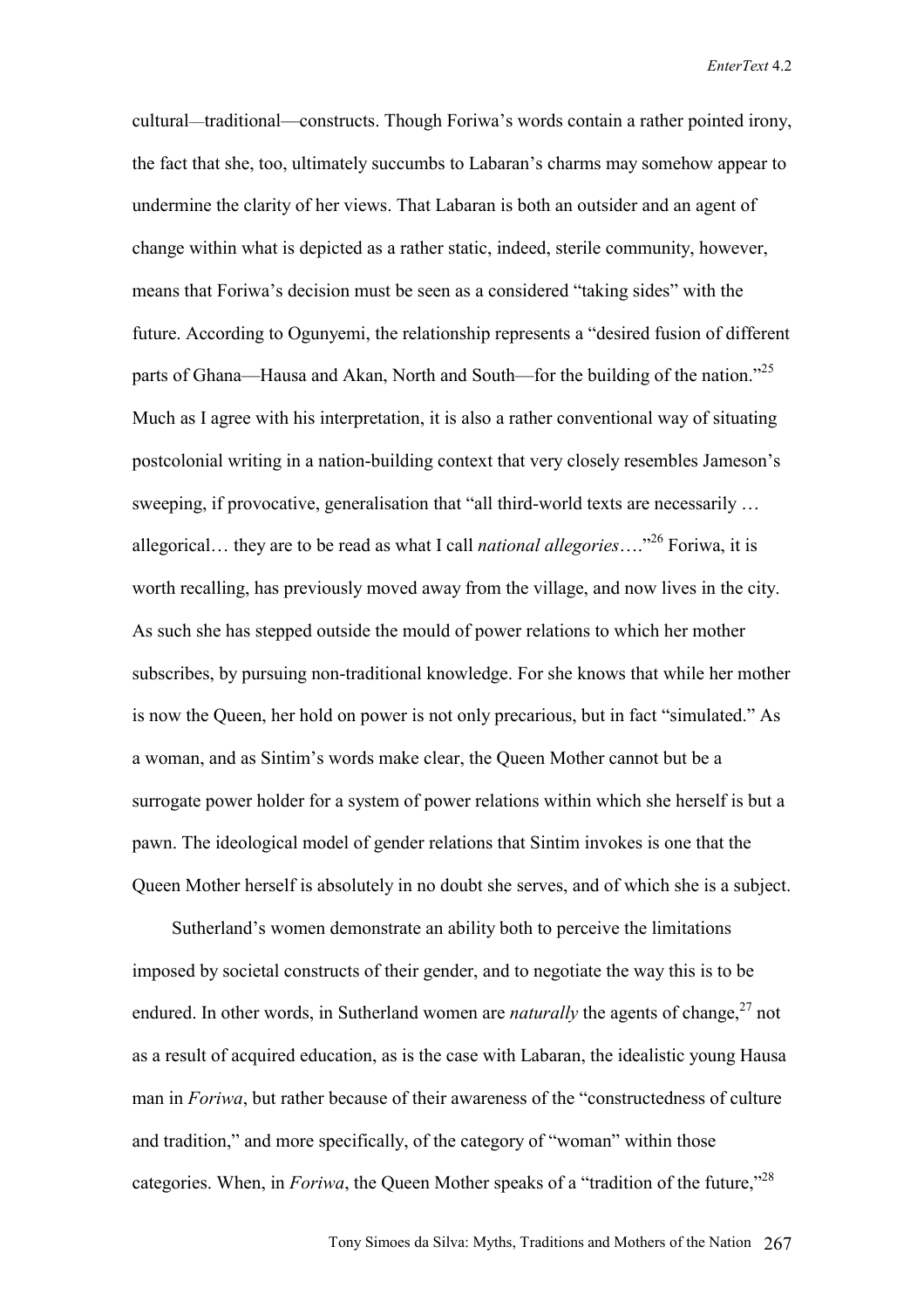her words prefigure a tradition that will replace *other man*-made traditions with a more genuinely inclusive postcolonial Ghanaian tradition. As Ogunyemi has remarked,29 it is perhaps indicative of the subversive potential of her work that Sutherland often took quite a long time putting her ideas to paper. As pointed out earlier, both Gibbs and Anyidoho note that her plays were frequently produced for the stage long before their publication, a delay that I would argue to be suggestive of the "work-in-progress" quality that is characteristic of her literary production. In *The Marriage of Anansewa,* a short note explains that it was "published after productions of the play in Akan and in English by three different companies in Ghana....<sup>30</sup> More than anyone else, Sutherland herself would seem to have had a clear perception of the inherently fluid nature of culture and tradition, and of the artist's role in their creation. As an artist, she saw her creative potential simply as one of a range of elements necessary to the formulation of a Ghanaian culture.

 Sutherland's adoption of *Anansegoro*, a Ghanaian dramatic form developed most clearly in *The Marriage of Anansewa*, belongs therefore to this all-inclusive dimension of her work, one in which the artist borrows at random from a number of sources, reshaping and transforming those elements which s/he puts to work in his/her own practice. Gibbs quotes from a letter in which Sutherland refers to her decision, during her time in England, "to keep her eyes and ears 'wide open' and to ask many questions."<sup>31</sup> Indeed, it is interesting to see the trajectory the plays undertake, as it were, moving increasingly towards a more overt association with local cultural forms, as a reflection of this "intention." Simplistic as it will seem, it is possible to suggest that in a sense the writer grows increasingly confident in her own ability to tune in to the local. The constant play of mirrors Sutherland's works offer between the old and the new, the closed nature of so many traditions and rituals, and the multiple possibilities for new beginnings, becomes thus perhaps the most significant sign of Sutherland's commitment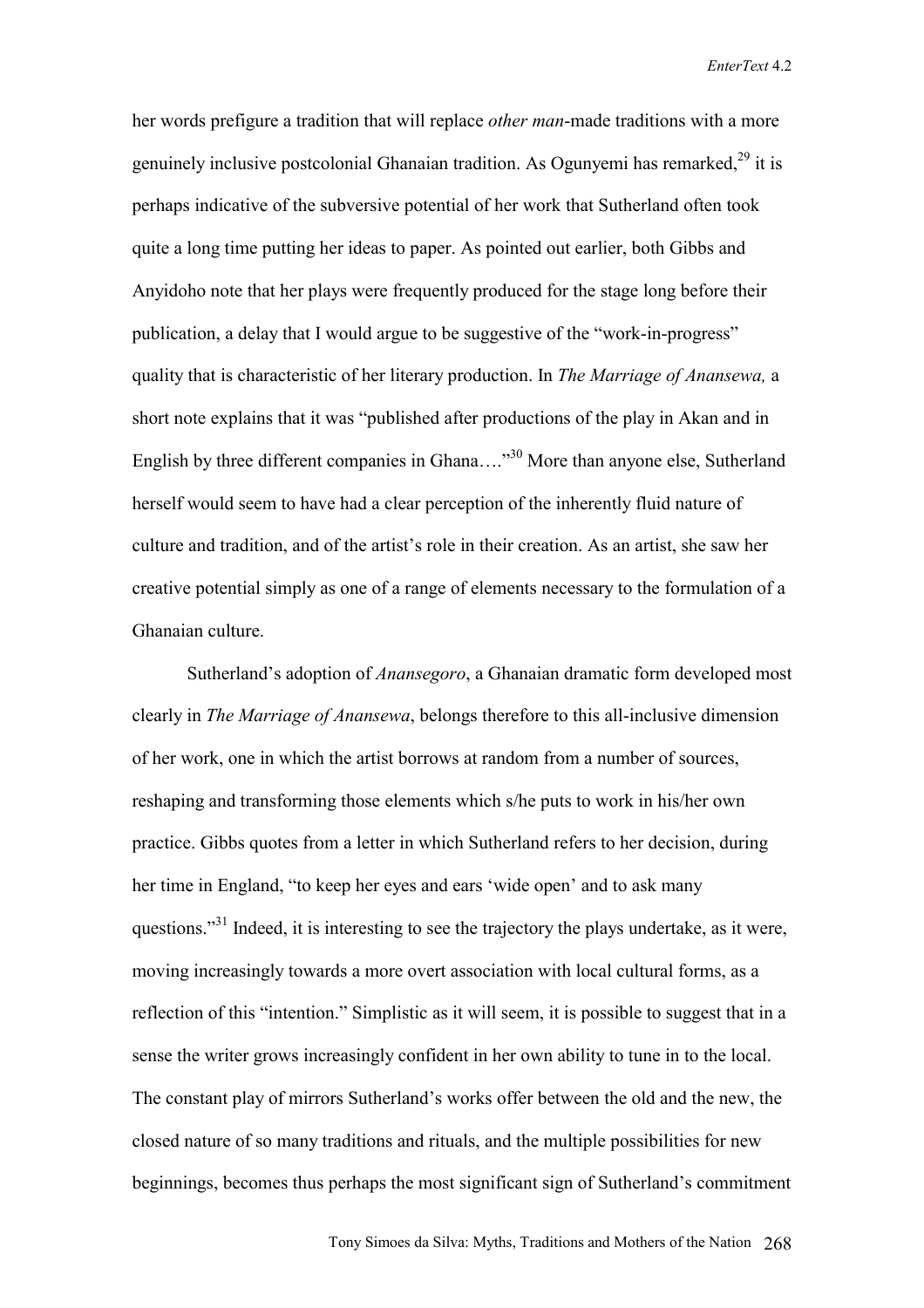to Ghana, to a present that is solidly rooted in the past but consciously and actively

looking forward.

## **Notes**

 $\overline{a}$ 

<sup>1</sup> Chikwenye Okonjo Ogunyemi, "Efua Theodora Sutherland," in Bernth Lindfors and Reinhard Sander, eds., *Twentieth-century Caribbean and Black African writers* (Detroit: Gale Research, 1992), 285. <sup>2</sup> James Gibbs, "Efua Theodora Sutherland," in C. Brian Cox, ed., *African Writers* (New York: Charles Scribner's Sons; London: Simon and Schuster Prentice Hall International, 1997, 833-849), 834.

 $3$  Ibid., 836.

4 Ibid.

<sup>5</sup> Kofi Anyidoho, "National Identity and the Language of Metaphor" in Kofi Anyidoho and James Gibbs, eds., *FonTomFrom: Contemporary Ghanaian, Literature, Theatre and Film* (Amsterdam and Atlanta, GA: Editions Rodopi, 2000), 20.

<sup>6</sup> Ogunyemi; Adams, Anne V.. "Revis(it)ing Ritual in Sutherland and Others" in Anyidoho and Gibbs, 85-94; John K. Djisenu, "The Art of narrative Drama in Ghana," in Anyidoho and Gibbs, 37-41.

7 Florence Stratton, *Contemporary African Literature and the Politics of Gender* (London and New York: Routledge, 1994).

<sup>8</sup> Patrick Chabal, "The African crisis: context and interpretation," in Richard Werbner and Terence Ranger, eds., *Postcolonial Identities in Africa* (London & New Jersey: Zed Books, 1996), 41.<br><sup>9</sup> Mary Louise Pratt, *Imperial Eyes: Travel Writing and Transculturation* (London: Routledge, 1992).

<sup>10</sup> Efua Theodora Sutherland, *The Marriage of Anansewa: A Storytelling Drama* (London: Longman, 1975), v.<br><sup>11</sup> Ogunyemi, 285.

<sup>12</sup> Lloyd Brown, "The African Woman as Writer" (*Canadian Journal of African Studies* 9.3, 1975), 497.<br><sup>13</sup> Efua Theodora Sutherland, *Foriwa: a play* (Accra, Ghana: State Publishing Corp., 1967), Act 1, Scene 5, 25.

<sup>14</sup> Frantz Fanon, *The Wretched of the Earth*, preface by Jean-Paul Sartre, trans. Constance Farrington (New York: Grove Weidenfeld, 1991); Amilcar Cabral, *Revolution in Guinea: selected texts*, trans. and ed. Richard Handyside (New York: Monthly Review Press, 1969) and *Unity and Struggle: Speeches and Writings, trans. Michael Wolfers (London: Heinemann Educational, 1980).* 

<sup>15</sup> Gibbs, 840, my emphasis.<br><sup>16</sup> Sutherland, *Foriwa*, Act 3, Scene 2, 56.<br><sup>17</sup> Ibid., Act 1, Scene 2, 8.

 $18$  The stool is a particularly significant symbol of power in the Akan form of government, closely associated with royal power, though also with the power of the head of the family (the stools that correspond to each of these spheres are set apart by both their colour and denomination). To occupy the stool is to be enthroned as a political leader; conversely, to be "destooled" corresponds to being deposed, removed from power. See K. A. Busia, "The Ashanti of the Gold Coast" in Daryll Forde, ed., *African Worlds: Studies in the Cosmological Ideas and Social Values of African People* (London: Oxford University Press).

<sup>19</sup> Chinua Achebe, *Morning Yet on Creation Day: Essays.* London: Heinemann, 1975), 45.<br><sup>20</sup> Sutherland, *The Marriage of Anansewa*, *v*.<br><sup>21</sup> Sutherland, *Foriwa*, 39. <sup>22</sup> See Ogunyemi.

<sup>23</sup> Kumari Jayawardena, *Feminism and Nationalism in the Third World* (London: Zed Books, 1986); Dale Spender, *Man Made Language* (London: Routledge and Kegan Paul, 1980); Carolyn Cooper, *Noises in the Blood: Orality, Gender and the "Vulgar" Body of Jamaican Popular Culture (Durham, NC:* Duke University Press, 1995).<br><sup>24</sup> Sutherland, *Foriwa*, Act 1, Scene 2, 7.

<sup>25</sup> Ogunyemi, 286.<br><sup>26</sup> Fredric Jameson, "Third World Literature in the Era of Multinational Capitalism" (*Social Text*, Fall 1986, 65-88), 69.

 $27$  See Gibbs, 837.